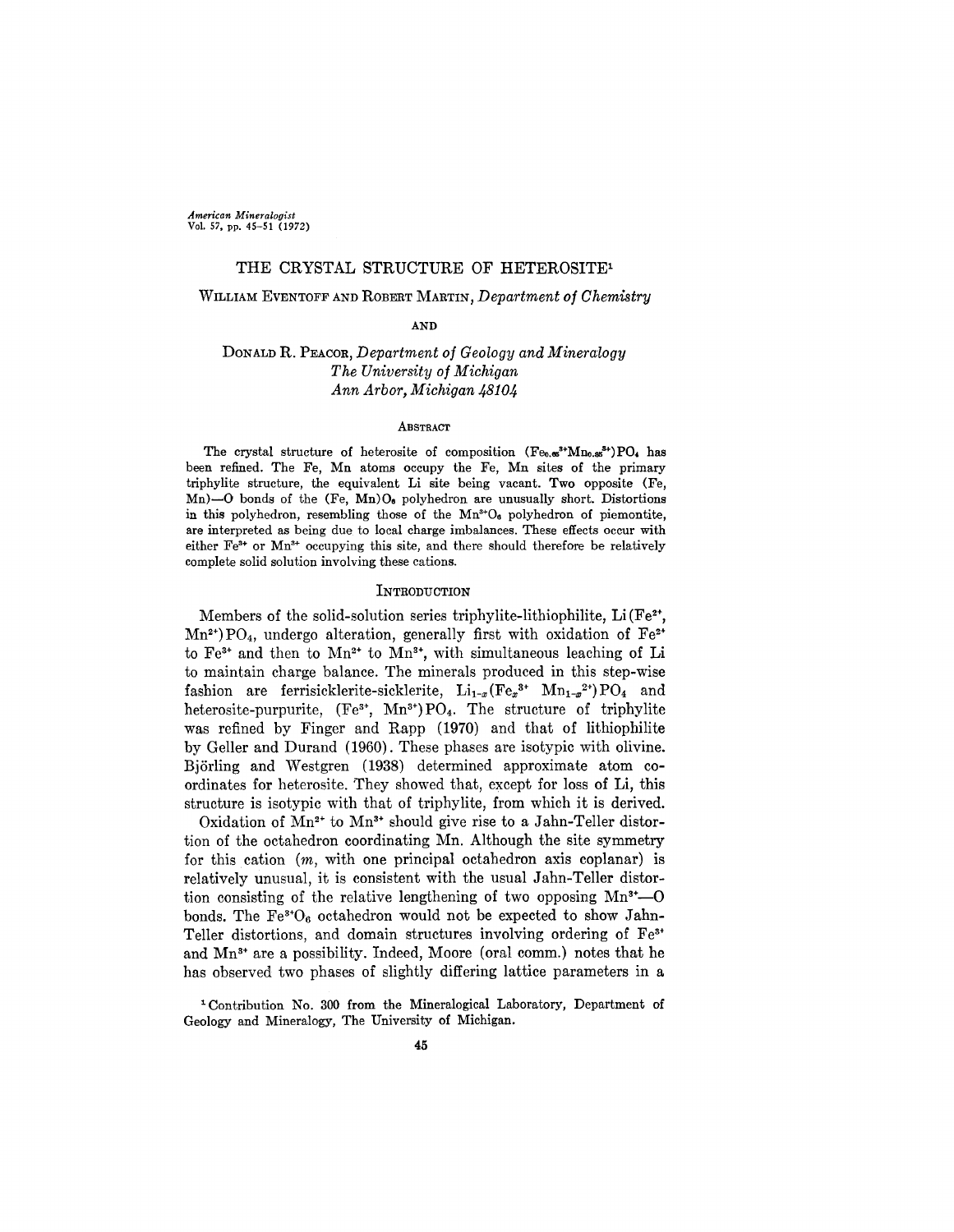sample of heterosite. We therefore have undertaken a refinement of the heterosite structure in order to determine, in part, the nature of the polyhedron geometry produced during the oxidation and leachmg process.

### **EXPERIMENTAL**

This study was carried out on a specimen collected by one of us (D.R.P.) from the Fletcher Quarry, North Groton, New Hampshire. The material was chosen because the primary, unaltered triphylite from this locality was known to be relatively rich in Mn. X-ray fluorescence analysis of material from the same sample used in diffraction studies gave a ratio Mn :Fe of 35 :65. Physical properties were consistent with complete leaching and oxidation of Mn and Fe to the trivalent state. For example, lattice parameters  $(a = 5.83 \pm .01, ...)$  $b = 9.79 \pm .01, c = 4.769 \pm .005$  Å) were consistent with those of heterosite,  $\alpha = 3.73 \pm .03$ ,  $\beta = 4.703 \pm .000$  A) were consistent with those of helicitosite<br>as determined by Björling and Westgren for both oxidized and unoxidize material. Structure analysis subsequently confirmed the lack of Li. The formula is therefore  $(Fe<sub>0.66</sub><sup>3+</sup>Mn<sub>0.86</sub><sup>3+</sup>)P0<sub>4</sub>$ . Weissenberg and precession photographs gave results consistent with space group *Pmnb.* The lattice paramaters were determined by least-squares refinement of Debye-Scherrer data which *was* obtained using  $MnK_{\alpha}$  radiation with a 114.6 mm diameter camera. A single overall error function proportional to  $\cos^2 \theta$  was refined.

Intensity data were measured using a Supper-Pace automated diffractometer, employing MoKa radiation, pulse-height analysis with a scintillation counter, and a flat-crystal graphite monochromator. The heterosite crystal measured approximately 0.14  $\times$  0.06  $\times$  0.06 mm. All data were corrected for Lorentzpolarization (corrected for a monochromator factor) and absorption factors  $(\mu = 51.0 \text{ cm}^{-1})$ . The corrected set of data consisted of 343 symmetry independent structure amplitudes.

Full-matrix least-squares refinement of fractional coordinates as given by Björling and Westgren (1938) resulted in a decrease of the  $R$ -factor to only 34 percent. The starting coordinates had been only approximately determined, and there was thus a possibility that at least one of them was so inaccurate as to interfere with convergence to the correct parameters. Since the general shifts in coordinates had been toward those given by Geller and Durand (1960) for Iithiophilite, these values were substituted. Refinement of coordinates and isotropic temperature factors resulted in convergence with  $R = 5.6$  percent. An electron-density synthesis, *p (xyz),* verified that the site at 000 (the Li site of the parent, primary phase) was indeed vacant, thus confirming that Mn and Fe are both in the trivalent state as required for charge balance. Refinement of the form-factor scale factors was consistent with the relative proportion of Mn and Fe as given by X-ray fluoresence analysis. Refinement of anistropic temperature factors resulted in a final R-factor of 5.0 percent. Structure factors are listed in Table 1<sup>1</sup> and refined structure parameters in Table 2.

<sup>1</sup> A table of structure factors may be ordered as NAPS Document #01668 from National Auxiliary Publications Service of the *A.Sl.8.,* c/o CCM Information Corporation, 866 Third Avenue, New York, New York, 10022; remitting in advance \$2.00 for microfiche or \$5.00 for photographs, payable to CCMIC-NAPS.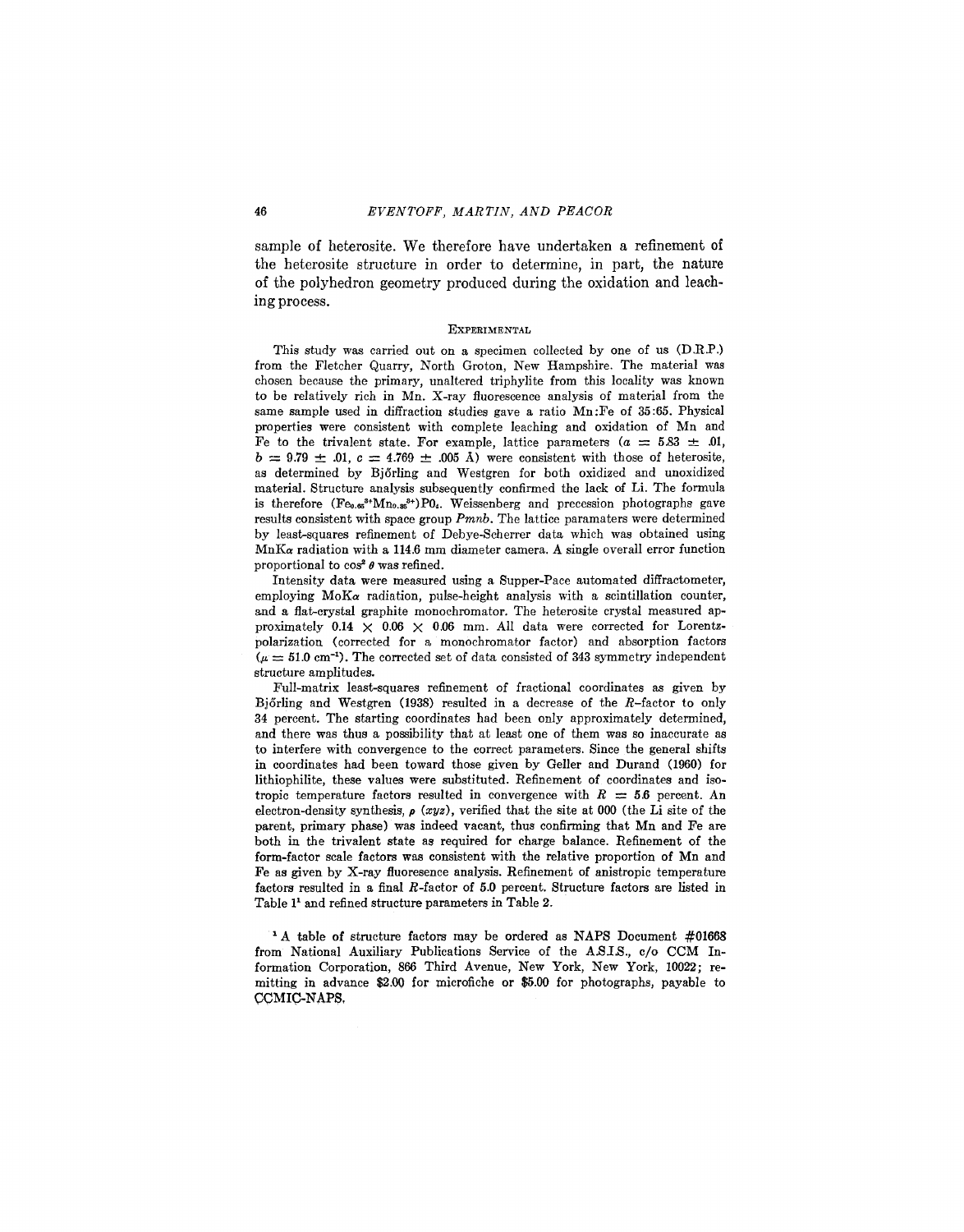# STRUCTURE OF HETEROSITE 47

### DISCUSSION OF THE STRUCTURE

Bond lengths and angles are listed in Tables 3 and 4, with standard errors as calculated with the final least-squares variance-covariance matrix and lattice parameter standard errors. A portion of the structure is shown projected down the c-axis in Figure 1. The basic features of the structure are as given by Bjorling and Westgren. It is derived from the parent phase triphylite, which is isotypic with olivine, through leaching of the Li from the  $M(1)$  sites, and oxidation of  $Mn^{2+}$  and. Fe<sup>2+</sup> to Mn<sup>3+</sup> and Fe<sup>3+</sup> on the  $M(2)$  sites. The  $M(2)$  octahedra share  $0(3)$  vertices to form walls parallel to  $(010)$  which are knit together in three dimensions by P tetrahedra through vertex and edge-sharing.

The detailed coordination geometry can readily be explained in terms of charge balance relations. The P04 tetrahedron shares one edge with the  $(F_e, Mn)O_6$  octahedron, as shown in Figure 1, and this edge length (2.38 A) is considerably less than the average of six for the tetrahedron  $(2.51 \text{ Å})$  and twelve for the octahedron  $(2.78 \text{ Å})$ . In triphylite and other olivine-type structures, where three coplanar tetrahedron edges are shared, all three edges are shortened. The P-O distances show the effect of a considerable charge imbalance. 0(1) and  $O(2)$  have bond strengths of only 1.75, whereas the value for  $0(3)$  is 2.25. The P- $0(1)$  and P- $0(2)$  bond lengths of 1.519 and

Atom 0(1) 0(2) 0(3) Fe,Mn P x  $1/4$   $1/4$   $1/4$   $1/4$   $1/4$   $1/4$   $1/4$ y .1176(5) .4417(5) .1684(3)  $2770(1)$  .0935( z .7131(11) .1614(11) .2513(6) .9449(2) .3983(4)  $\beta_{11}$  .0072(13) .0068(1) .0049(8) .0035(3) .0038(4) .0009(1) .0020(5) .0026(5) .0019(3) .0008(1) .0020  $\beta_{33}$  .0072(20) .0046(1) .0040(12) .0047(4) .0020(6)  $P_{12}$  0 0 .0010(3) 0 0  $\beta_{13}$  0 0 -.0004(8) 0 0  $\beta_{23}$  .0015(7) .0018(8) -.0003(4) -.0007(1) .0001(2)

TABLE 2 FRACTIONAL COORDINATES AND ANISOTROPIC TEMPERATURE FACTORS. STANDARD ERRORS IN PARENTHESES.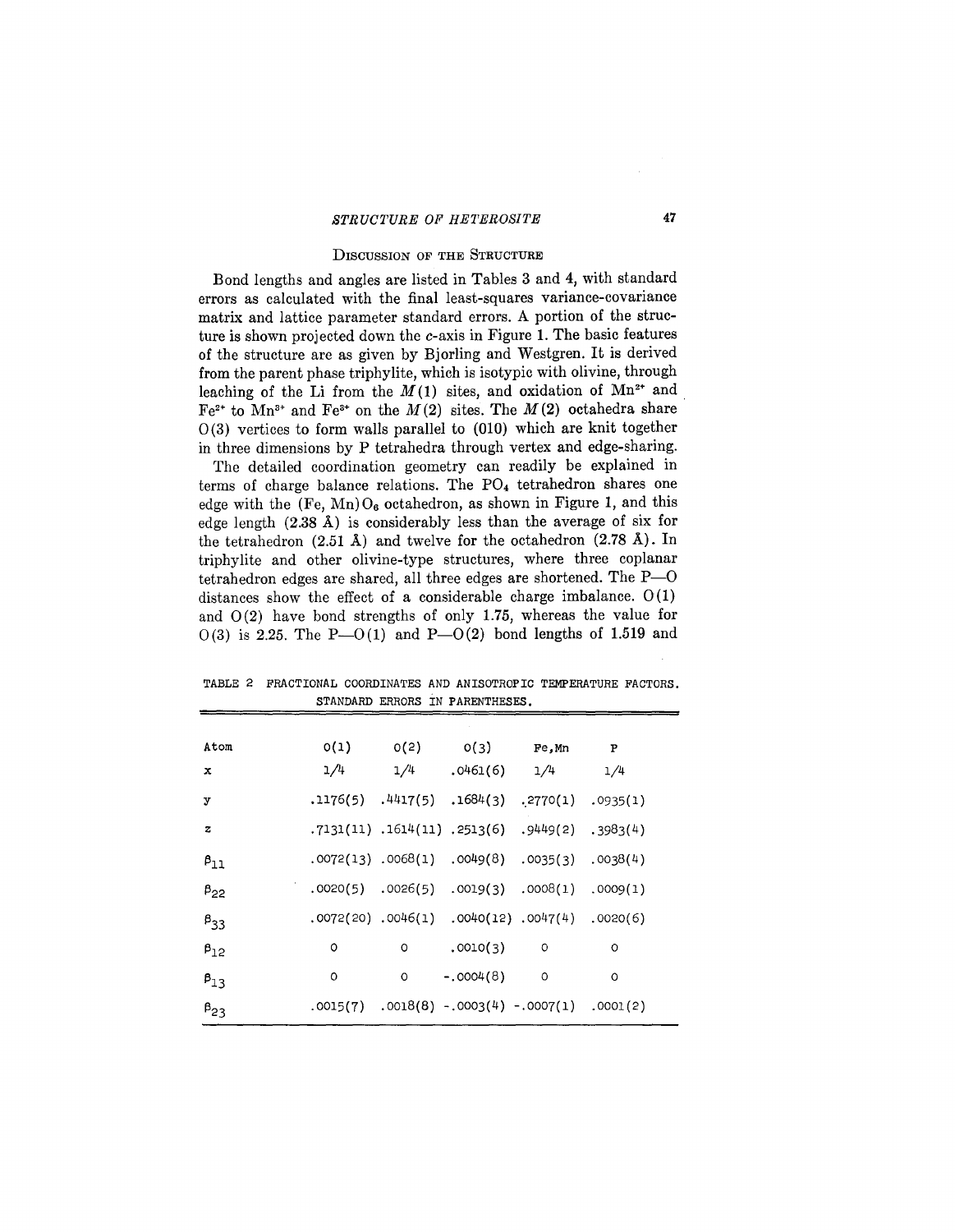| DOLLASE, 1969)                              |                                                                                       |                                  |                                                                        |
|---------------------------------------------|---------------------------------------------------------------------------------------|----------------------------------|------------------------------------------------------------------------|
|                                             | heterosite                                                                            | triphylite                       | piemontite                                                             |
| $P = 0(1$<br>0(2)<br>20(3)                  | ጸ<br>'8)<br>1.519<br>1.513<br>1.563<br>(7<br>(4)                                      | 1.535<br>1,536<br>1,553          |                                                                        |
| average                                     | 1.540                                                                                 | 1.544                            |                                                                        |
| $(Fe, Mn) - 0(1)$<br>0(2)<br>20(3)<br>20(3) | $\frac{6}{6}$<br>1.912<br>1.914<br>$^{\prime}$ 4 $^{\prime}$<br>2.030<br>2.163<br>(4) | 2.205<br>2.110<br>2.081<br>2.251 | 1,861<br>$M(3)-O(8)$<br>1,900<br>0<br>20<br>2.031<br>2)<br>20<br>2.274 |
| average                                     | 2.035                                                                                 | 2.163                            | 2.062                                                                  |

TABLE 3 CATION-ANION INTERATOMIC DISTANCES FOR<br>HETEROSITE (THIS STUDY), TRIPHYLITE<br>(FINGER AND RAPP, 1970), AND PIEMONTITE<br>(DOLLASE, 1969)

1.513 Å, respectively, are thus markedly shorter than those for  $O(3)$ , 1.563 A. In triphylite, where the corresponding bond strengths are 1.92 and 2.08 respectively, the difference in P-O bond lengths is only 0.018 Å. The difference in geometry of the  $PO<sub>4</sub>$  tetrahedra of these two structures is thus clearly due to changes in charge balance resulting from the leaching and oxidation process.

The  $(Fe, Mn)O<sub>6</sub>$  polyhedron is a severely distorted octahedron, as

|                                                                                                                                 | INTERATOMIC ANGLES IN HETEROSITE                                                                            |                                                                             |
|---------------------------------------------------------------------------------------------------------------------------------|-------------------------------------------------------------------------------------------------------------|-----------------------------------------------------------------------------|
| tetrahedron<br>P<br>2<br>Ω<br>20<br>3<br>$\overline{20}$<br>3<br>$^{\circ}$ 2 $^{\circ}$<br>-0<br>$\cdot$ 3<br>o<br>0-(3        | 2.480<br>(10) X<br>2,551<br>7)<br>2,551<br>{7<br>{8<br>2.377                                                | ۰<br>109.8<br>$\frac{3}{2}$<br>111.7<br>112.1<br>2<br>99.0<br>$\mathbf{3},$ |
| average                                                                                                                         | 2,510                                                                                                       |                                                                             |
| Fe, Mn polyhedron                                                                                                               |                                                                                                             |                                                                             |
| 20<br>3<br>20<br>3<br>20<br>2<br>3<br>3<br>-0<br>20<br>2<br>-0<br>20<br>3<br>3<br>3<br>-0<br>3<br>0<br>-0<br>0<br>3)<br>3<br>-0 | 6<br>2,720<br>2.872<br>8<br>8<br>2.958<br>2.823<br>$\overline{7}$<br>6<br>8<br>2.919<br>2.377<br>3.455<br>9 | 87.2<br>2<br>89.4<br>ՠՠՠՠՠ<br>92.8<br>$91.4$<br>$88.2$<br>$66.7$<br>116.6   |
| average                                                                                                                         | 2.868                                                                                                       |                                                                             |

TABLE 4 0-0 DISTANCES AND O-CATION-O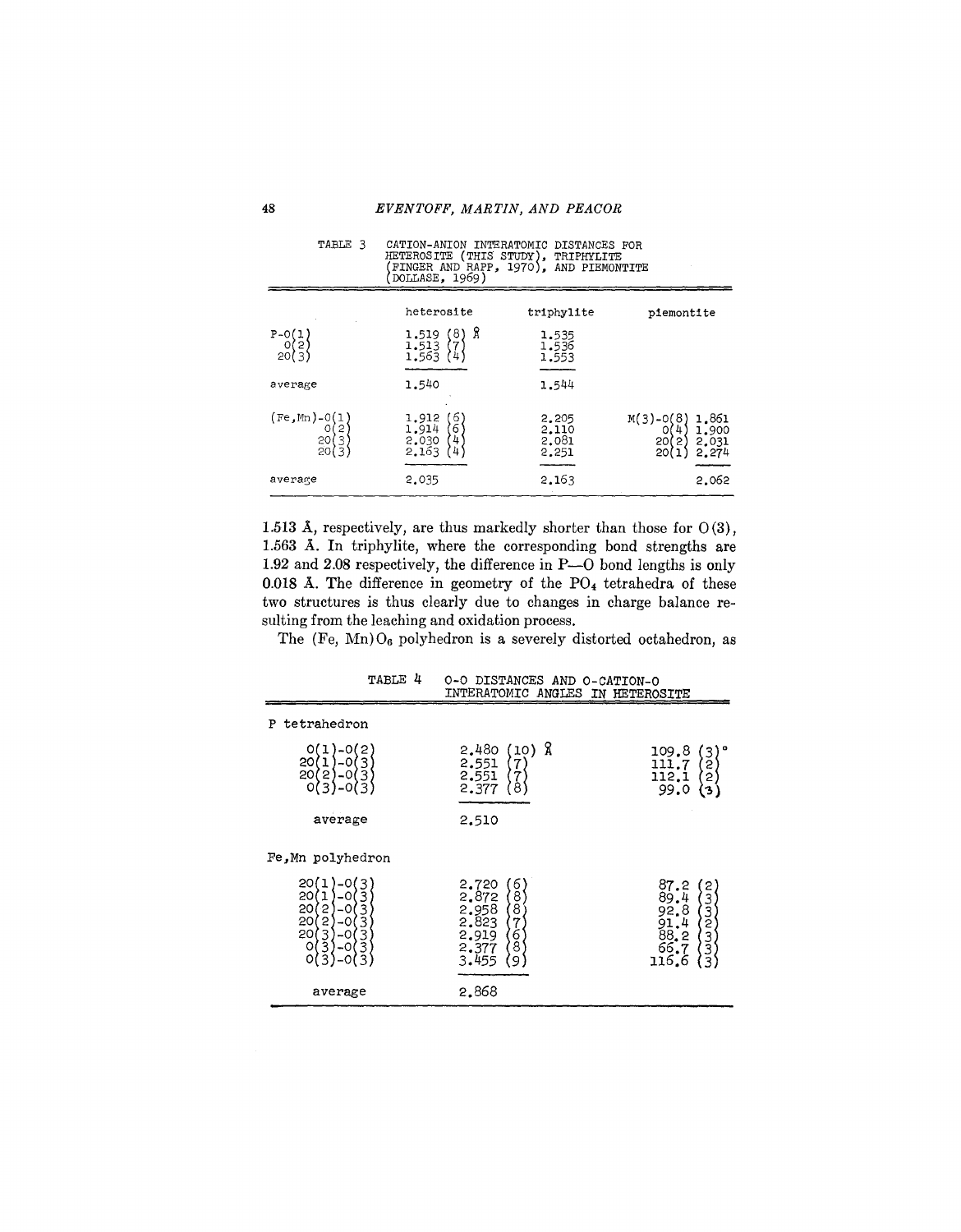reflected in the differences in distances to  $O(1)$  and  $O(2)$   $(1.91 \text{ Å})$ , and those to the four  $O(3)$  atoms  $(2.03 \text{ and } 2.16 \text{ Å})$ . Since  $O(1)$ , Fe, Mn, and  $O(2)$  lie approximately on an axis, the polyhedron has the approximate form of an octahedron flattened along a principal axis. As with the P04 tetrahedron, the differences in bond lengths are clearly due to the degree of undersaturation of bond strength to  $O(1)$  and  $O(2)$ , relative to the oversaturation to  $O(3)$ . As shown in Table 3, the relative differences between (Fe, Mn)-O distances in triphylite are dissimilar to those in heterosite. It thus appears that during the oxidation and leaching of triphylite, there is a gradual and continuous change in the average geometry of the (Fe, Mn)  $O_6$  octahedron in re-



FIG. 1. Edge-sharing PO<sub>4</sub> tetrahedron and (Fe, Mn) O<sub>6</sub> octahedron, with cation-oxygen and oxygen-oxygen interatomic distances (A). The shared edge is of length 2.38A.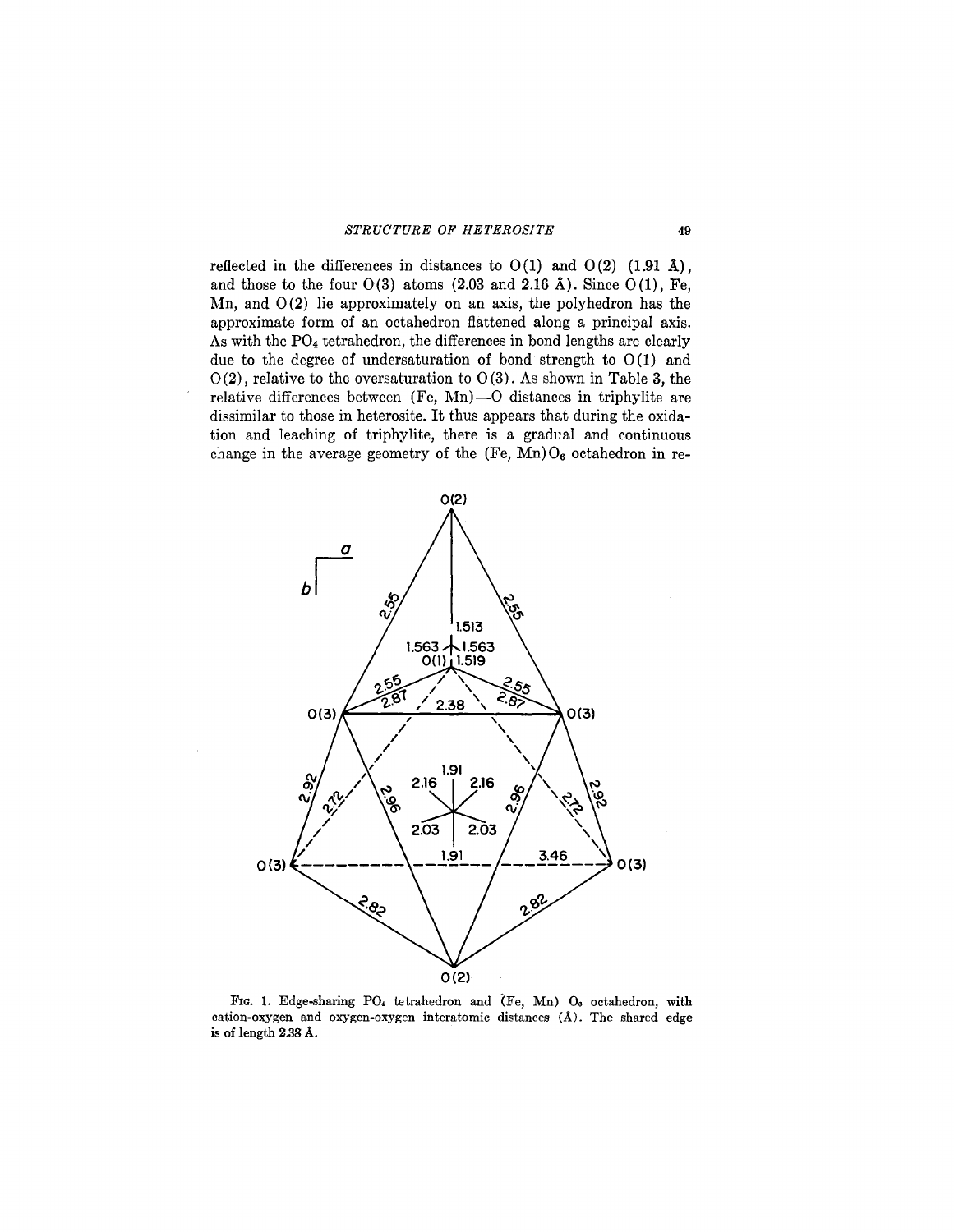sponse to charge redistribution. Hence the degree of polyhedron distortion is, to a first approximation, independent of whether the  $M(2)$ site is occupied by  $Mn^{3+}$  of Fe<sup>3+</sup>, except for small differences in ionic radii. A relatively complete solid solution series could therefore exist between Mn<sup>3+</sup> and Fe<sup>3+</sup>.

The octahedral coordination polyhedron of  $Mn^{3+}$  is usually subject to a Jahn-Teller distortion consisting of a lengthening of two opposing Mn-O bonds, relative to four shorter, coplanar bonds. The opposite bond contractions found in the  $(F_{e}, Mn)O_{6}$  polyhedron in heterosite is unusual. Strens (1966) has proposed that the opposite bond contraction is more likely to occur when the bond type is highly ionic, while increasing covalency favors elongation. There is an interesting corollary between the coordination of Fe, Mn in heterosite and the  $M(3)$  site of piemontite. Burns and Strens (1967) showed that  $Mn^{3+}$ substitutes in this site, rather than in  $M(1)$  and  $M(2)$ , as a result of the pronounced distortion in the coordination polyhedron. Dollase (1969) refined the crystal structure of piemontite and confirmed that  $Mn^{3+}$  occupies this site (with Al and Fe). He showed that the  $M(1)$ and *M(2)* coordination octahedra are relatively undistorted, and confirmed the distortion for the *M(3)* site. The site symmetry *(m)* for *M* (3) is the same as that of the Fe, Mn site of heterosite, and the polyhedron distortion, as reflected in cation-oxygen distances (Table 3), is surprisingly similar. In addition, Dollase (1968) showed that for the piemontite-type structures, there are significant deviations in charge balance for the anions coordinating *M* (3). These deviations are similar to those for the oxygen atoms coordinating Fe, Mn of heterosite. The basic cause of the unusual coordinations of the sites occupied by Mn<sup>3+</sup> in both heterosite and piemontite are therefore similar. Although Mn<sup>3+</sup> is relatively stabilized with either contraction or elongation of opposing Mn-O bonds, the more common elongation is precluded by charge balance requirements.

#### **ACKNOWLEDGEMENTS**

We wish to thank W. Dollase and L. Finger for their reviews of the manuscript, and for their many suggestions of improvements in the text. P. Cloke assisted with the X-ray fluorescence analysis.

#### **REFERENCES**

- BJÖRLING, C. O., AND A. WESTGREN (1938) Minerals of the Varuträsk pegmatite IX. X-ray studies on triphylite, varulite, and their oxidation products. *Geol. Foren. Forh.* 60, 67-72.
- BURNS, R. G., AND R. G. J. STRENS (1967) Structural interpretation of polarized absorption spectra of the Al-Fe-Mn-Cr epidote. *Mineral. Mag.* 36, 204-226.